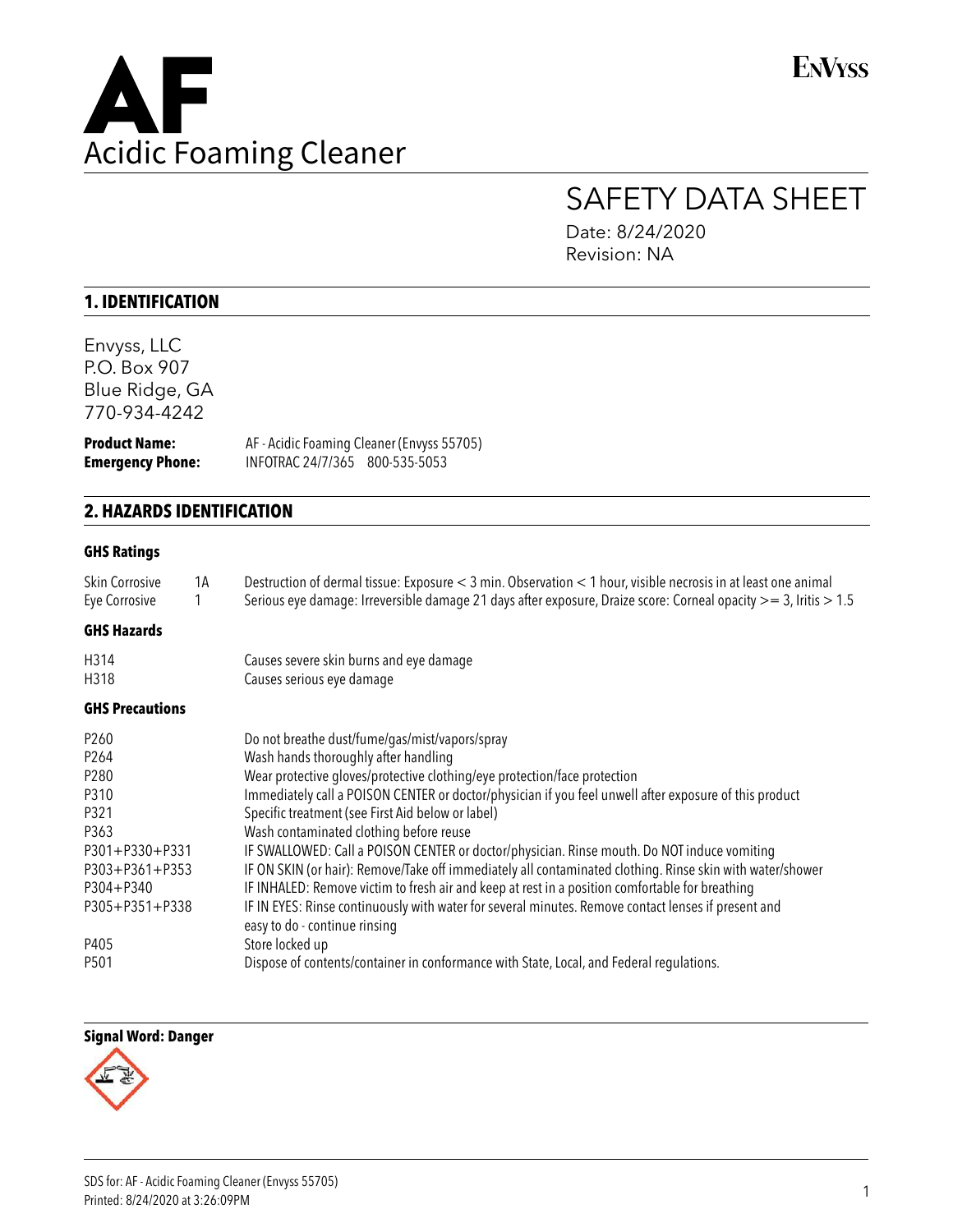# **3. COMPOSITION, INFORMATION ON INGREDIENTS**

| <b>Chemical Name</b>                 | CAS Number | Weight Concentration % |
|--------------------------------------|------------|------------------------|
| Phosphoric Acid                      | 7664-38-2  | $10.00\% - 20.00\%$    |
| 2-hydroxy - 1,2,3,tricarboxylic acid | 77-92-9    | $1.00\% - 5.00\%$      |
|                                      |            |                        |

## **4. FIRST AID MEASURES**

**INHALATION:** If inhalation of mists, vapors, or spray occurs and adverse effects result, remove to uncontaminated area. Evaluate ABC's (is Airway constricted, is Breathing occurring, and is blood Circulating) and treat symptomatically. GET MEDICAL ATTENTION IMMEDIATELY. There is no specific antidote, treat symptomatically.

**EYE CONTACT:** Immediately flush contaminated eyes with a directed stream of water for as long as possible. Remove contact lenses, if present and easy to do. Continue rinsing. GET MEDICAL ATTENTION IMMEDIATELY. Washing eyes within several seconds is essential to achieve maximum effectiveness.

**SKIN CONTACT:** Immediately flush contaminated areas with water. Remove contaminated clothing, jewelry, and shoes immediately. Wash contaminated areas with large amounts of water. GET MEDICAL ATTENTION IMMEDIATELY. Thoroughly clean and dry contaminated clothing before reuse. Discard contaminated leather goods.

**INGESTION:** If swallowed, do not induce vomiting. For definite or probable ingestion, do not administer oral fluids. If vomiting occurs spontaneously, keep airway clear. Monitor airway. Volume resuscitation (IV fluids) and circulatory support (CPR) may be required. Never give anything by mouth to an unconscious or convulsive person. GET MEDICAL ATTENTION IMMEDIATELY.

**NOTES TO PHYSICIAN:** Medical observation and assessment is recommended for all ingestions, all eye exposures, and symptomatic inhalation and dermal exposures. For symptomatic ingestion, do not administer oral fluids and consider investigation by endoscopy, X-ray, or CT scan. Esophageal perforation, airway compromise, hypotension, and shock are possible. For prolonged exposures and significant exposures, consider delayed injury to exposed tissues. There is no antidote. Treatment is supportive care. Follow normal parameters for airway, breathing, and circulation. Surgical intervention may be required.

## **5. FIRE FIGHTING MEASURES**

**Flash Point:** N/A LEL: UEL: **Flash point:** 113°F

**Extinguishing Media:** Use extinguishing agents appropriate for surrounding fire.

**GHS: Physical Hazards:** - Corrosive to Metals

#### **Hazardous Decomposition:**

**Fire Fighting:** Move container from fire area if it can be done without risk. Cool containers with water. Avoid contact with skin. Do not apply water directly on this product. Heat is generated when mixed with water. Wear NIOSH approved positive-pressure self-contained breathing apparatus operated in pressure demand mode.

## **6. ACCIDENTAL RELEASE MEASURES**

**Personal Precautions:** Do not get in eyes, on skin or on clothing. Avoid breathing mist, vapor, or spray. Do not ingest. Wear appropriate personal protective equipment recommended in Section 8 of the SDS.

**Methods and Materials for Containment and Cleaning Up:** In case of spill or leak, stop the leak as soon as possible, if safe to do so. Completely contain spilled materials with dikes, sandbags, etc. Shovel dry material into suitable container. Liquid material may be removed with a vacuum truck. Remaining material may be diluted with water and neutralized with dilute acid, then absorbed and collected. Flush spill area with water, if appropriate. Environmental Precautions: Keep out of water supplies and sewers. Do not flush into surface water or sanitary sewer system. This material is alkaline and may raise the pH of surface waters with low buffering capacity. Releases should be reported, if required, to appropriate agencies.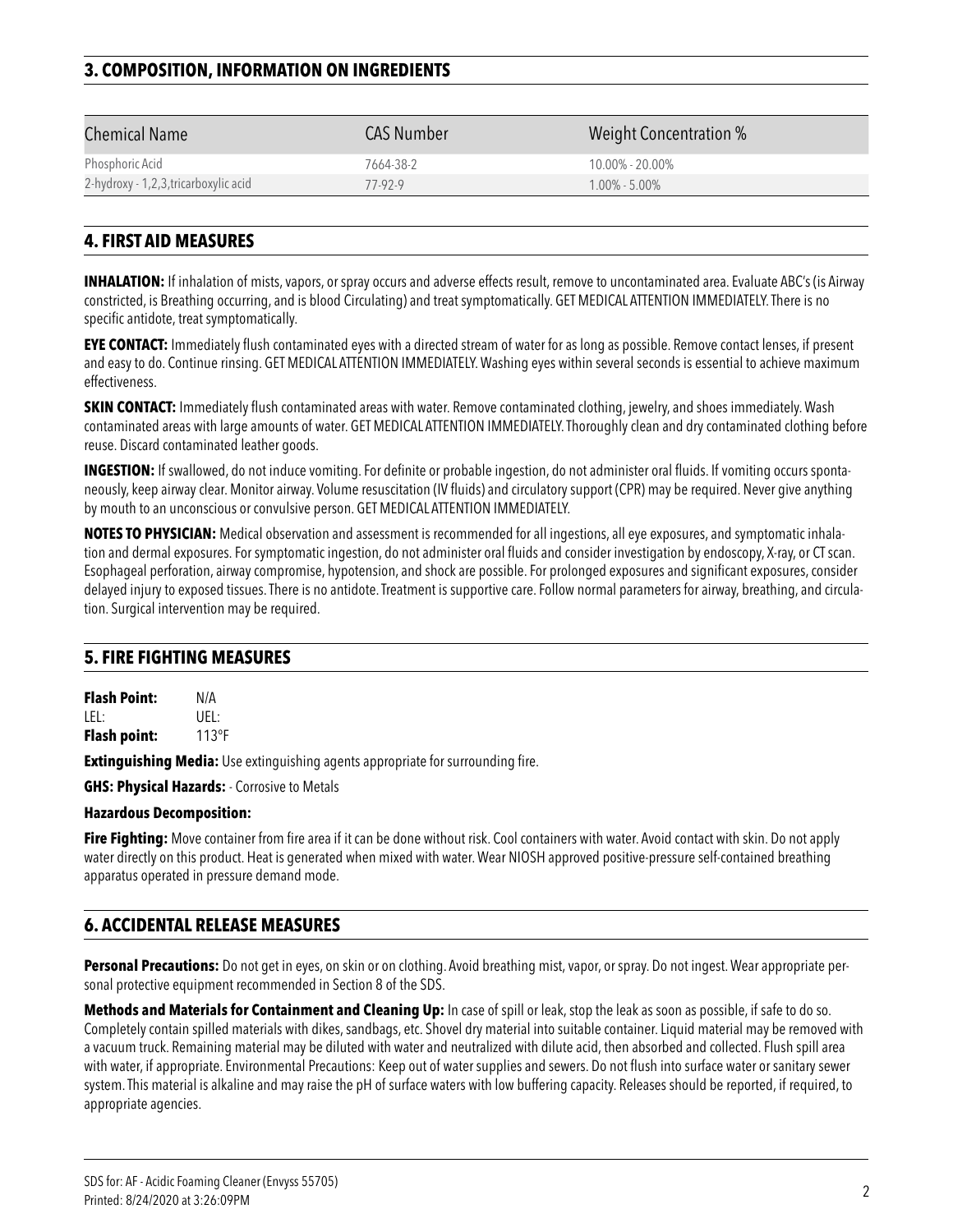# **7. HANDLING & STORAGE**

**Handling Procedures:** Avoid breathing vapor or mist. Do not get in eyes, on skin, or on clothing. Wash thoroughly after handling. Do not ingest. Do not eat, drink or smoke in areas where this material is used. Wear personal protective equipment as described in Exposure Controls/ Personal Protection (Section 8) of the SDS. NEVER add water to product. When mixing, slowly add to water to minimize heat generation and spattering.

**Storage Conditions:** Store and handle in accordance with all current regulations and standards. Keep container tightly closed and properly labeled. Do not store in aluminum container or use aluminum fittings or transfer lines, as flammable hydrogen gas may be generated. Keep separated from incompatible substances (see Section 10 of SDS).

# **8. EXPOSURE CONTROLS/PERSONAL PROTECTION**

| <b>Chemical Name/CAS No</b>                      | <b>OSHA Exposure Limits</b>              | <b>ACGIH Exposure Limits</b> | Other Exposure Limits |
|--------------------------------------------------|------------------------------------------|------------------------------|-----------------------|
| Phosphoric Acid<br>7664-38-2                     | TWA-8hrs: 1 mg/m<br>3 STEL-15min.:2mg/m3 | Not Established              | Not Established       |
| 2-hydroxy - 1,2,3, tricarboxylic acid<br>77-92-9 | 15 mg/m3 TWA                             | $10 \text{ mg/m}$            | Not Established       |

#### **ENGINEERING CONTROLS:**

Provide local exhaust ventilation where dust or mist may be generated. Ensure compliance with applicable exposure limits.

**Respiratory Protection:** An approved respirator with N95 (dust, fume, mist) cartridges may be permissible under certain circumstances where airborne concentrations are expected to exceed exposure limits, or when symptoms have been observed that are indicative of overexposure. If eye irritation occurs, a full face style mask should be used. A respiratory protection program that meets applicable regulatory requirements must be followed whenever workplace conditions warrant use of a respirator.

#### **PERSONAL PROTECTIVE EQUIPMENT:**

**Eye Protection:** Wear chemical safety goggles with a face shield to protect against eye and skin contact when appropriate. Provide an emergency eye wash fountain and quick drench shower in the immediate work area.

**Skin and Body Protection:** Wear chemical resistant clothing and rubber boots when potential for contact with the material exists. Contaminated clothing should be removed, then discarded or laundered.

**Hand Protection:** Wear appropriate chemical resistant gloves

**Protective Material Types:** Natural rubber, Neoprene, Nitrile, Polyvinyl chloride (PVC), Tyvek, Tychem.

**Respiratory Protection:** A NIOSH approved respirator with N95 (dust, fume, mist) cartridges may be permissible under certain circumstances where airborne concentrations are expected to exceed exposure limits, or when symptoms have been observed that are indicative of overexposure. If eye irritation occurs, a full-face style mask should be used. A respiratory protection program that meets 29 CFR 1910.134 must be followed whenever workplace conditions warrant use of a respirator.

**HYGIENE MEASURES:** Handle in accordance with good industrial hygiene and safety practices. Wash hands and affected skin immediately after handling, before breaks, and at the end of the workday. When using do not eat or drink. When using do not smoke.

## **9. PHYSICAL & CHEMICAL PROPERTIES**

**Boiling Point** 150 °C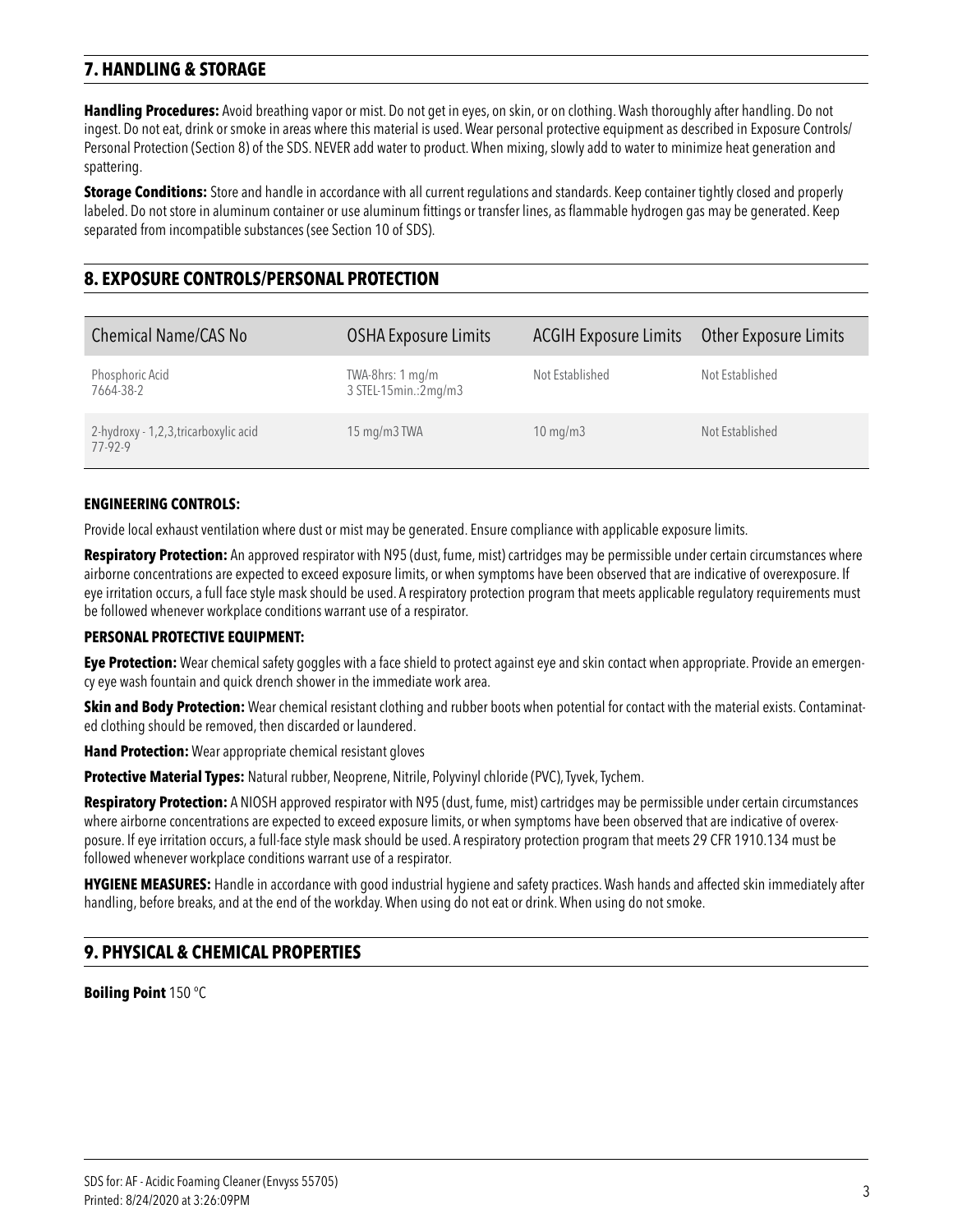# **10. STABILITY & REACTIVITY**

**Reactivity/ Stability:** Stable at normal temperatures and pressures. Flash Point at 113°F.

**Conditions to Avoid:** Mixing with water, acid, or incompatible materials may cause splattering and release of large amounts of heat. Will react with some metals forming flammable hydrogen gas. Carbon monoxide gas may form upon contact with reducing sugars, food and beverage products in enclosed spaces.

**Hazardous Polymerization:** Will not occur

#### **STABLE**

**Incompatibilities/ Materials to Avoid:** Acids and halogenated compounds. Prolonged contact with aluminum, brass, bronze, copper, lead, tin, zinc or other alkali sensitive metals or alloys. Include potassium tartrate, alkali and alkaline earth carbonates and bicarbonates, acetates, sulfites, and metal nitrates (potentially explosive reaction). Citric acid corrodes copper, zinc, aluminum and their alloys.

Materials To Avoid: Alkalines, metal oxides, metals, metal alloys, and organic matters, fluorine, strong reducing agents, bases, sulphur trioxide, phosphorus pentoxide.

**Hazardous Decomposition:** Thermal oxidative decomposition of citric acid can produce acrid, irritating smoke and carbon monoxide, carbon dioxide. Oxides of Sodium, Oxides of Phosphorus

**Hazardous polymerization:** Will not occur.

## **11. TOXICOLOGICAL INFORMATION**

#### **MIXTURE TOXICITY COMPONENT TOXICITY**

7664-38-2 Phosphoric Acid Oral LD50: 2,040 mg/kg (RAT) Dermal LD50: 3,653 mg/kg (Rabbit)

**ACUTE TOXICITY:** The severity of the tissue damage is a function of its concentration, the length of tissue contact time, and local tissue conditions. After exposure there may be a time delay before irritation and other effects occur. This material is a strong irritant and is corrosive to the skin, eyes, and mucous membranes. This material may cause severe burns and permanent damage to any tissue with which it comes into contact. Inhalation will cause severe irritation, possible burns with pulmonary edema, which may lead to pneumonitis. Skin contact with this material may cause severe irritation and corrosion of tissue. Repeated exposure may cause dermatitis. Eye contact can cause severe irritation, corrosion with possible corneal damage and blindness. Ingestion may cause irritation, corrosion/ulceration, nausea, and vomiting.

**CARCINOGENICITY:** This product is not classified as a carcinogen by NTP, IARC or OSHA.

## **12. ECOLOGICAL INFORMATION**

#### **ECOTOXICITY DATA**

**Aquatic Toxicity:** This material has exhibited moderate toxicity to aquatic organisms. Data provided are for sodium hydroxide.

**Fish Toxicity:** LC50 Brook trout: 25 ppm/ 24 hr; LC50 King salmon: 48 ppm

**Invertebrate Toxicity:** LC50 Daphnia magna: 100 ppm; LC50 Shrimp: 33 - 100 ppm/48 hr; LC50 Cockle: 330 - 1000 ppm/48 hr

#### **FATE AND TRANSPORT**

**BIODEGRADATION:** This material is inorganic and not subject to biodegradation.

**PERSISTENCE:** This material is alkaline and may raise the pH of surface waters with low buffering capacity. This material is believed to exist in the disassociated state in the environment.

**BIOCONCENTRATION:** This material is not expected to bioconcentrate in organisms.

**ADDITIONAL ECOLOGICAL INFORMATION:** This material has exhibited slight toxicity to terrestrial organisms.

## **Component Ecotoxicity Acute Fish Toxicity:**

#### Phosphoric Acid Acute Fish Toxicity

Harmful to aquatic life in very low concentrations. May be dangerous if it enters water intake.